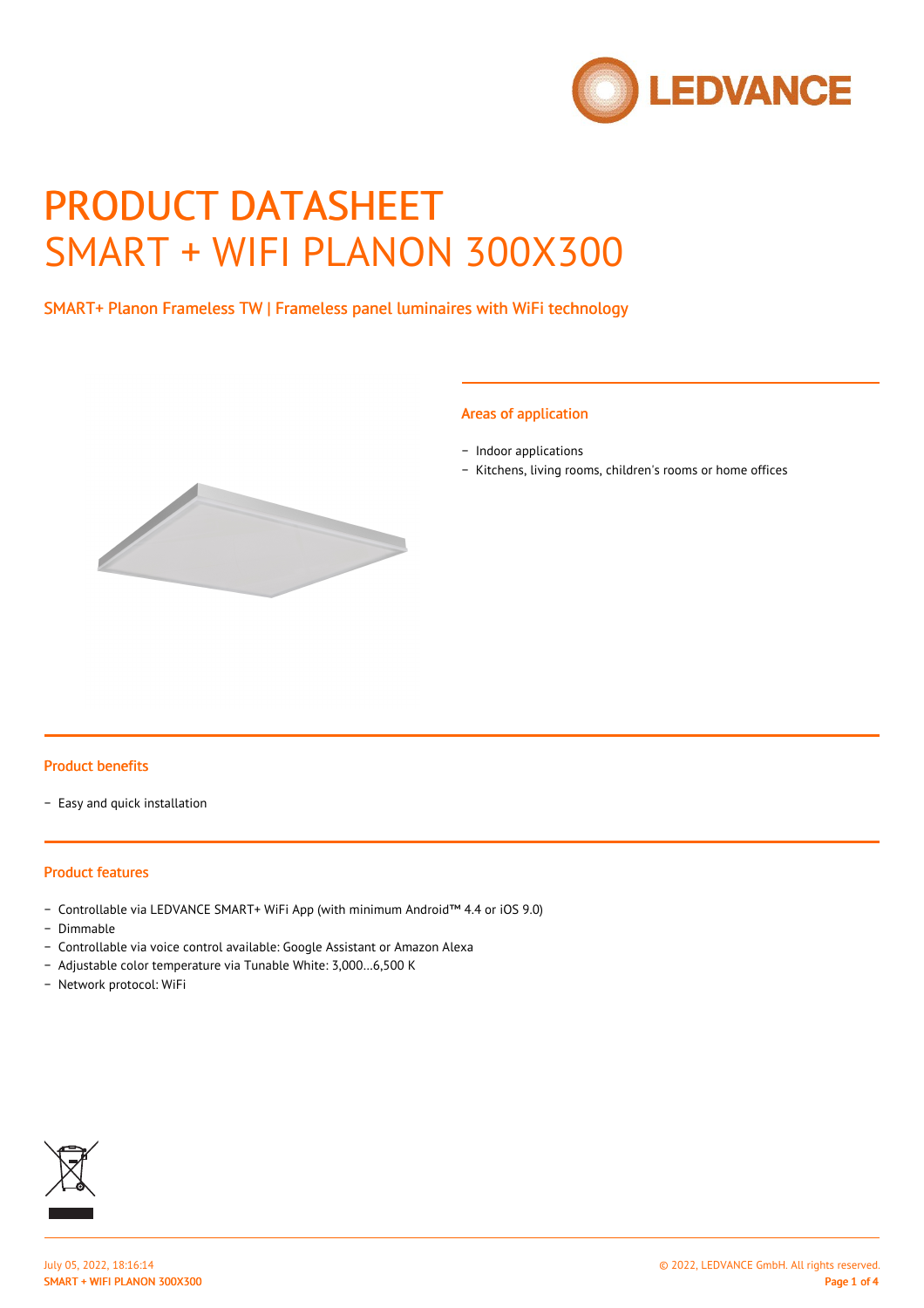## TECHNICAL DATA

## Electrical data

| Nominal wattage        | 20.00 W       |
|------------------------|---------------|
| Nominal voltage        | 220240 V      |
| Nominal current        | 99 mA         |
| Mains frequency        | 5060 Hz       |
| Power factor $\lambda$ | > 0.90        |
| Operating mode         | Mains voltage |

## Photometrical data

| Light color (designation)            | Tunable White |
|--------------------------------------|---------------|
| Standard deviation of color matching | $< 6$ sdcm    |
| Nominal luminous flux                | 1600 lm       |
| Luminous flux                        | 1600 lm       |
| Luminous efficacy                    | 80 lm/W       |
| Color temperature                    | 30006500 K    |
| Color rendering index Ra             | > 80          |
|                                      |               |

## Light technical data

| 110 <sup>°</sup><br>Beam angle<br>$\sim$ |  |
|------------------------------------------|--|
|------------------------------------------|--|

## Dimensions & Weight

| Product weight | 1610.00 g |
|----------------|-----------|
| Length         | 300.00 mm |
| Width          | 300.00 mm |
| Height         | 62.00 mm  |

## Lifespan

| Number of switching cycles | 15000   |
|----------------------------|---------|
| Lifespan                   | 25000 h |

#### Colors & materials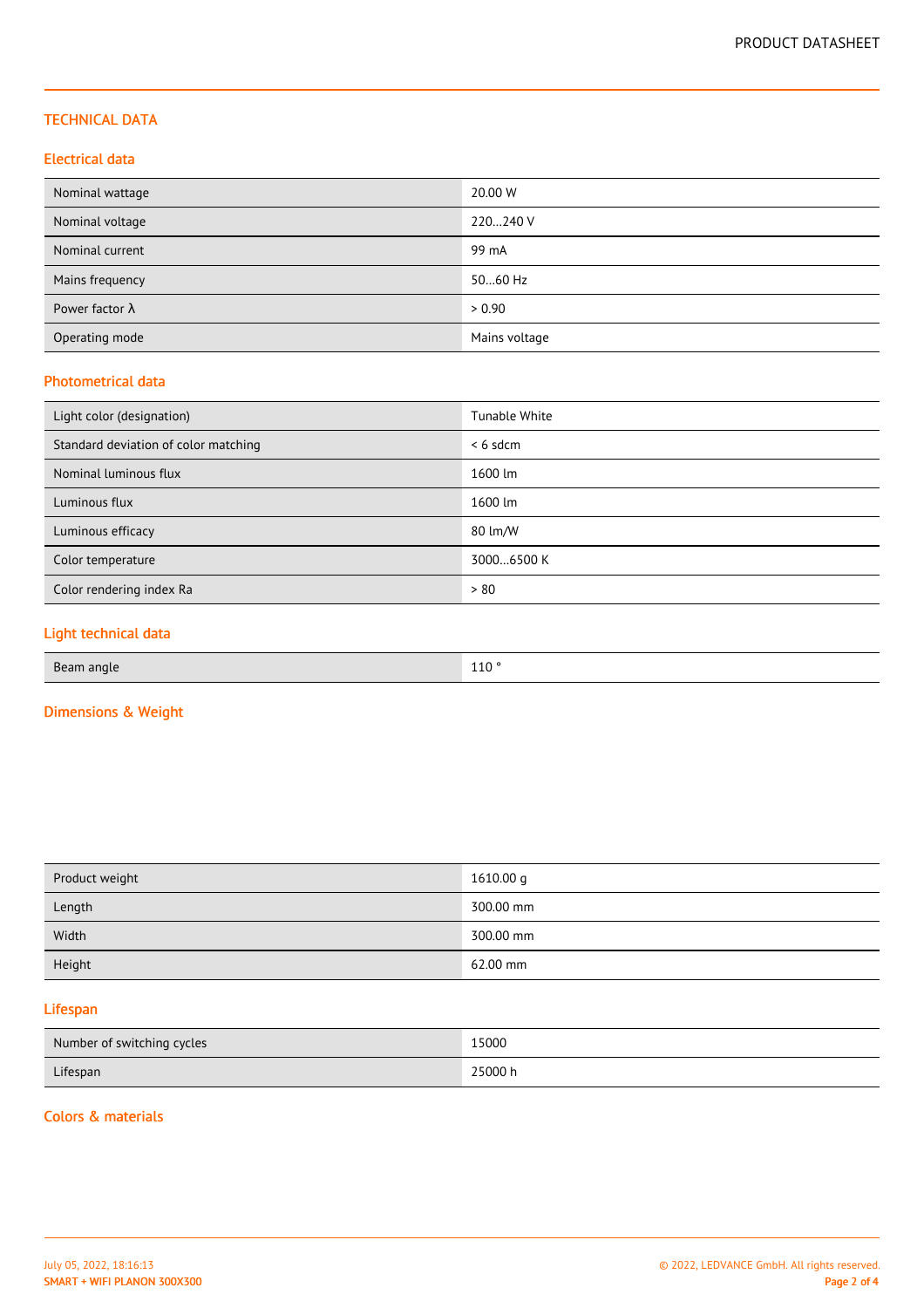| Product color                   | White                         |
|---------------------------------|-------------------------------|
| Housing color                   | White                         |
| Body material                   | Aluminum                      |
| Cover material                  | Polymethylmethacrylate (PMMA) |
| Light emitting surface material | <b>PMMA</b>                   |

## Temperatures & operating conditions

Ambient temperature range -20 and 20 and 20 and 20 and 20 and 20 and 20 and 20 and 20 and 20 and 20 and 20 and

#### Additional product data

| Product remark    | Reset settings to default by switching the product on for three seconds<br>and off for three seconds and repeating this five times. |
|-------------------|-------------------------------------------------------------------------------------------------------------------------------------|
| Mounting location | Ceiling                                                                                                                             |

## **Capabilities**

| Dimmable                         | Yes                             |
|----------------------------------|---------------------------------|
| Type of connection               | Terminal, 2-Pole (L, N)         |
| Compatible smart home technology | Google Assistant / Amazon Alexa |
| LED module replaceable           | Not replaceable                 |

#### Certificates & Standards

| Standards               | CE / EAC / REACH / RoHS |
|-------------------------|-------------------------|
| <b>Protection class</b> |                         |
| Type of protection      | <b>IP20</b>             |

## EQUIPMENT / ACCESSORIES

- − Mounting bracket included
- − Mounting screws and dowels included
- − Control via app or voice control requires compatible Smart home system
- − For control via LEDVANCE SMART + WiFi App, a smart phone or Tablet PC is required

## DOWNLOAD DATA

|            | <b>DOWNLOAD DATA</b>       |
|------------|----------------------------|
| <b>PDF</b> | User instruction           |
| <b>PDF</b> | Declarations of conformity |